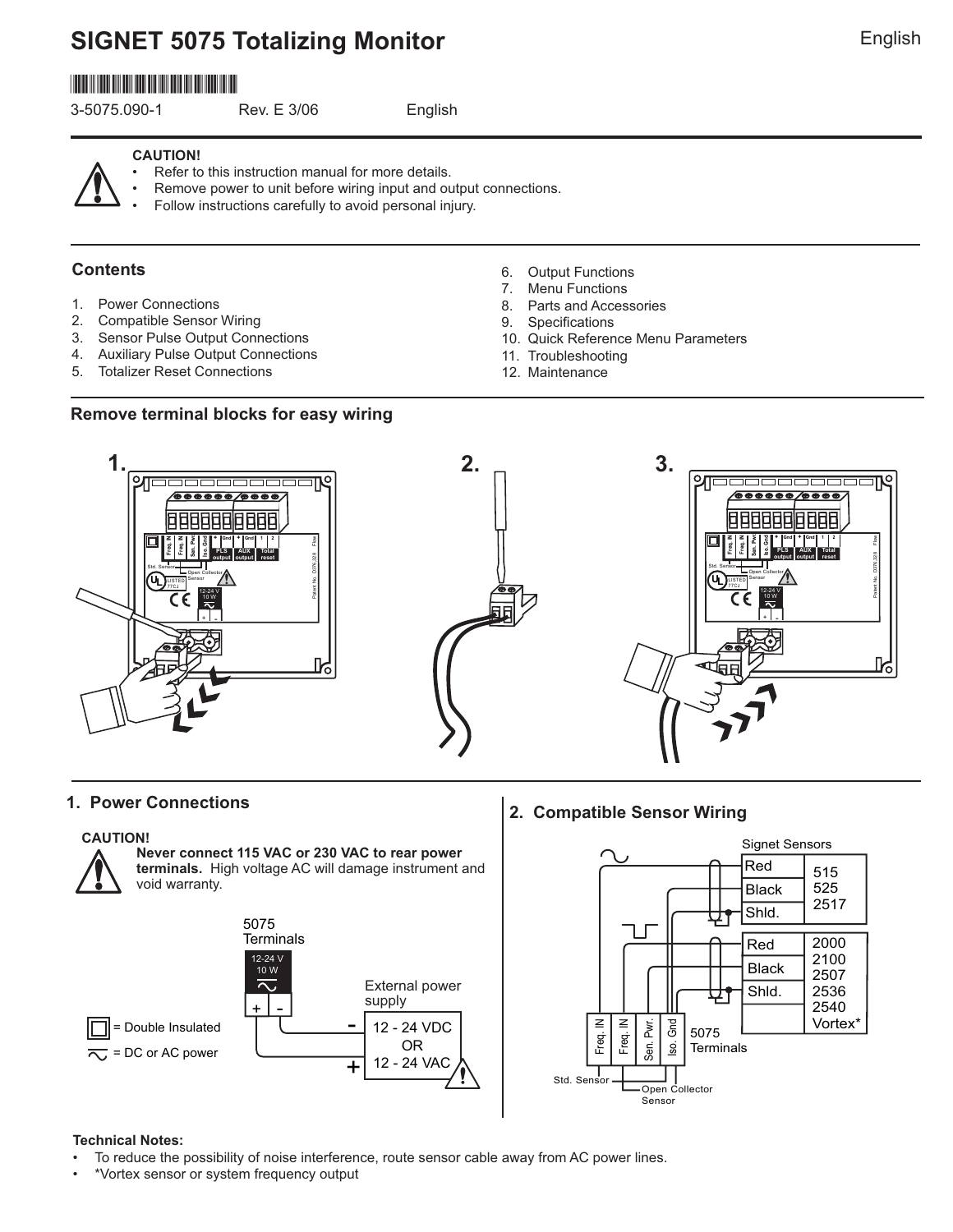# **3. Sensor Pulse Output Connections**

3.1 Signet instrument **with** internal open-collector excitation voltage and pull-up resistor.

#### **Technical Notes:**

- Use 2-conductor shielded twisted-pair cable for output lines up to 30 m (100 ft.) max.
- Pull-up resistor NOT REQUIRED when connected to Signet instruments.

3.2 Pulse output connection options for instruments **without** internal open-collector excitation voltage and pull-up resistor shown below.



# 4. Auxiliary Pulse Output Connections

#### **4.1 Pulse mode - External device control**

The auxiliary output can be configured for either TTL, CMOS, or open-collector compatible inputs using the proper pull-up resistor and an external power supply. Refer to recommendations below:

- **TTL inputs**: An external 5 VDC power supply and 10 kΩ pullup resistor is recommended.
- **CMOS inputs**: An external 3 to 15 VDC power supply and 10 kΩ pull-up resistor is recommended.
- **12 VDC Open-collector inputs**: An external 12 VDC power supply and 10 kΩ pull-up resistor is recommended.
- **24 VDC Open-collector inputs**: An external 24 VDC power supply and 10 kΩ pull-up resistor is recommended.

#### **Technical Notes:**

- Open-collector transistor, optically isolated, 5 mA max. sink, 28 VDC max. pull-up voltage.
- Programmable pulse width, 0.10 999. seconds.
- Selectable Active high or active low pulse logic.
- Use 2-conductor **shielded twisted pair** cable for AUX output lines to 30 m (100 ft) max.



4.2 Totalizer pulse mode - External counter or accumulator inputs **without** internal open-collector excitation voltage and pull-up resistor.





+ ල<br>ග් PLS 5075 **Terminals** Freq. IN<sup>\*</sup><br>Red Signet Iso. Gnd Instrument Shld \*Open-collector sensor terminals 100Ω

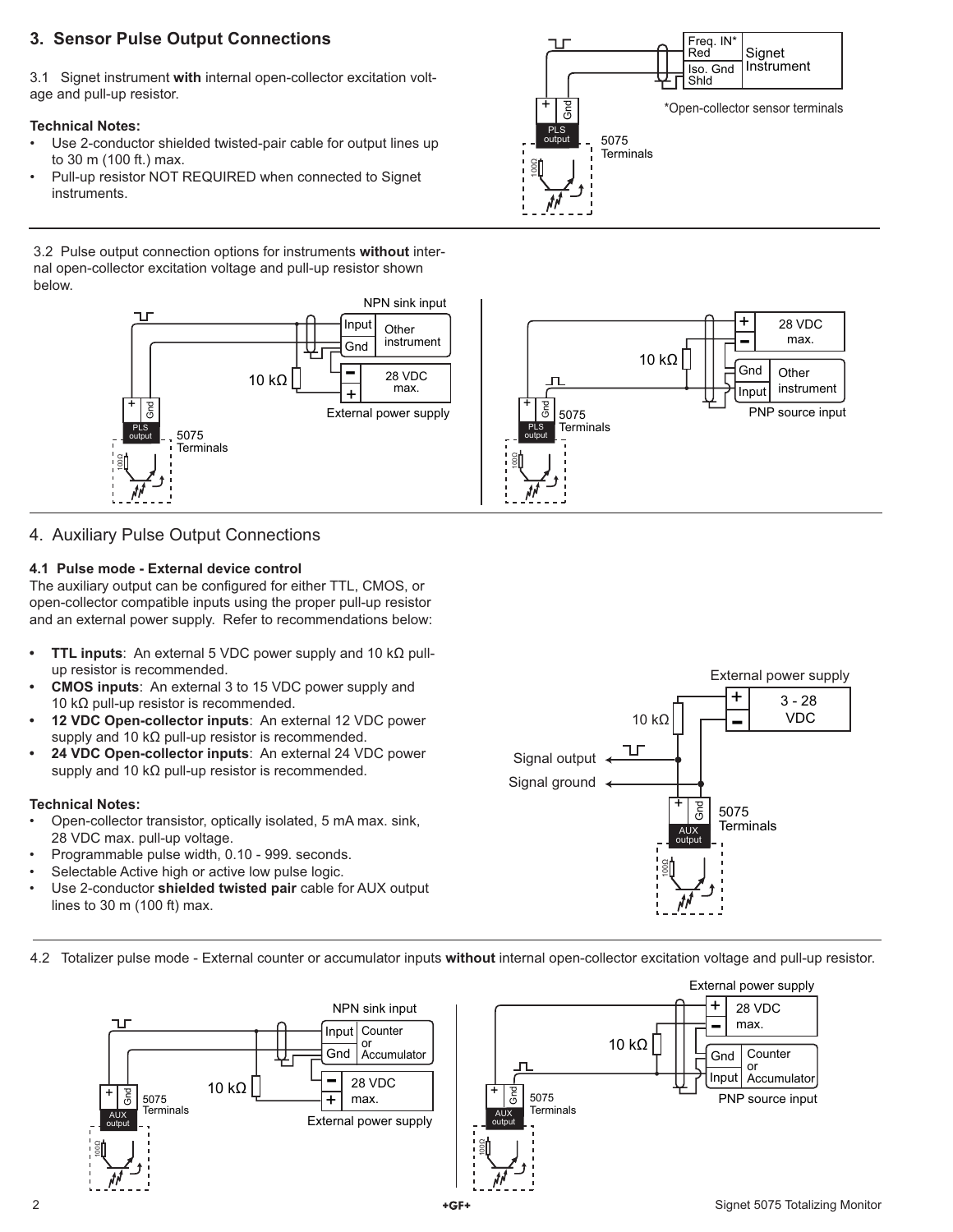## **5. Totalizer Reset Connections**



#### **6. Output Functions**

This section gives a detailed description of all 5075 output functions.

- **6.1 Sensor pulse output**: This output emits an open-collector frequency equal to the sensor input. The output connects directly to a second Signet instrument for expanded process control with a single sensor input. The output is an open-collector type that requires an external pull up resistor and power supply for other instrument inputs.
- 6.2 Auxiliary pulse output: The auxiliary output can be configured as Low alarm, High alarm, Pulse or Totalizer output. Output logic can be selected for either active low (factory default) or active high operation. The auxiliary output is an open-collector type that requires an external pull-up resistor and power supply to operate.



#### **• PULSE mode**

The output is active for the programmed pulse width each time the programmed pulse volume is measured by the flow sensor.



#### **• Totalizer function**

The output emits an adjustable signal pulse width for each whole engineering unit measured by the flow sensor (also displayed on totalizer). To enable the totalizer function, the relay or auxiliary pulse volume must be set to 1.0000.



**6.3 Totalizer reset**: This feature allows the totalizer to be reset with a dry switch contact closure at any time. The external reset switch overrides software security feature.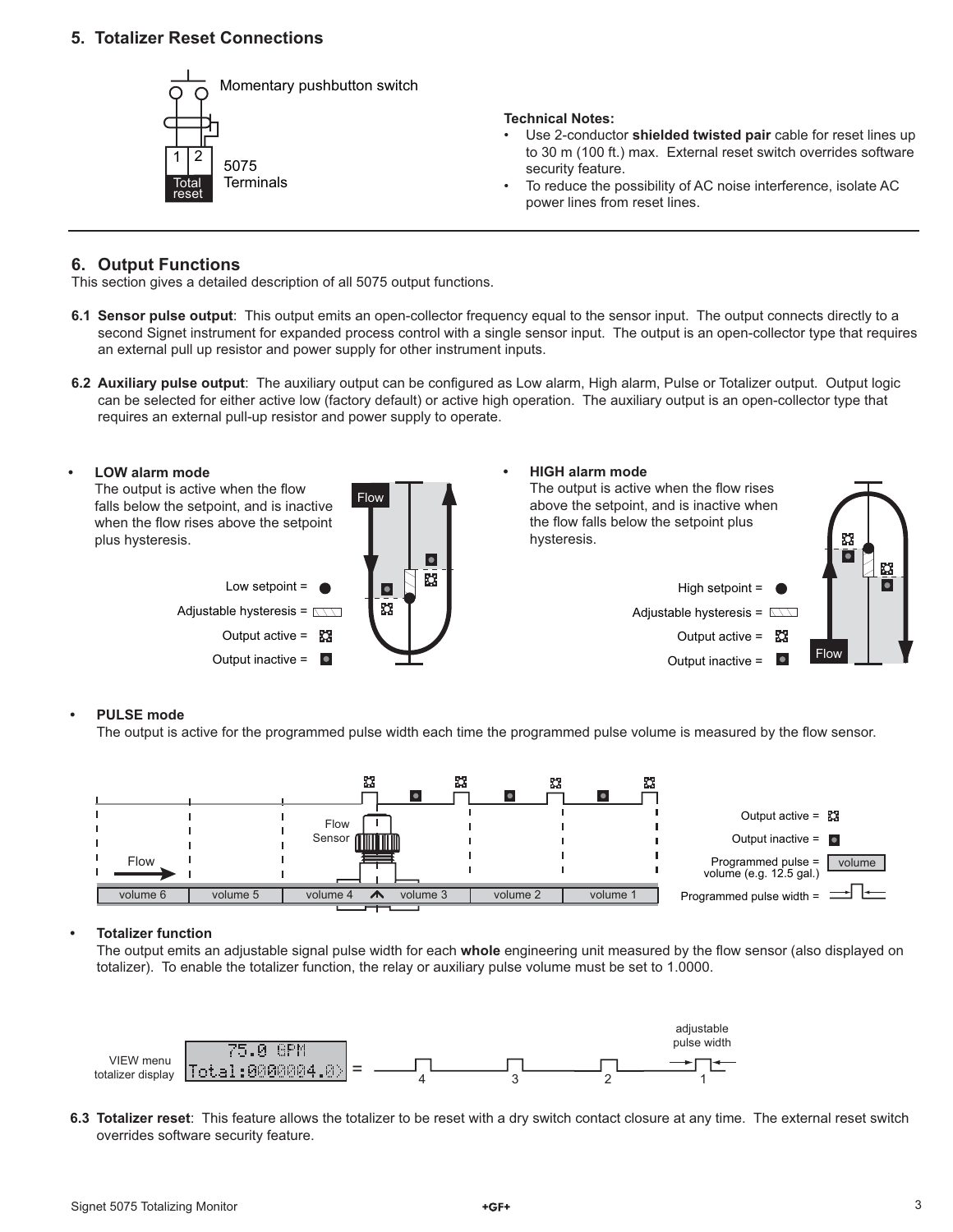# **7. Menu Functions**

To access either CALIBRATE or OPTIONS menus, press and hold the ENTER key.

- **VIEW menu**: The VIEW menu is displayed during standard operation. The operator can navigate through the menu by pressing UP or DOWN arrow keys. The VIEW menu also offers a resettable totalizer feature that allows the operator to reset the displayed total.
- **CALIBRATE Menu**: The CALIBRATE menu contains critical display setup and output parameters. A security code feature prevents unauthorized tampering. An access code is necessary for menu access. The same code also unlocks OPTIONS menus.
- **OPTIONS Menu**: The OPTIONS menu contains setup and display features that are accessed for minor display or output adjustments.



# **7.1 VIEW Menu**

#### **Menu Displays A - E:**

(Factory default displays shown in menu column 1)

- **A. Flowrate and resettable total display:** can be reset by the front panel keypad or by remote reset switch. An access code feature prevents accidental total reset, when enabled. External reset switch inputs override security feature, when enabled.
- **B. Permanent total display:** records volumetric flow total for the life of the product and is nonresettable.
- **C. Flow Range display:** shows the programmed min and max meter range.
- **D. Aux output display:** this display shows the programmed operation mode and setpoint for the auxiliary output.
- **E. Last calibration:** this display shows a user defined setup date for maintenance records. This feature is not an internal timer or calender.

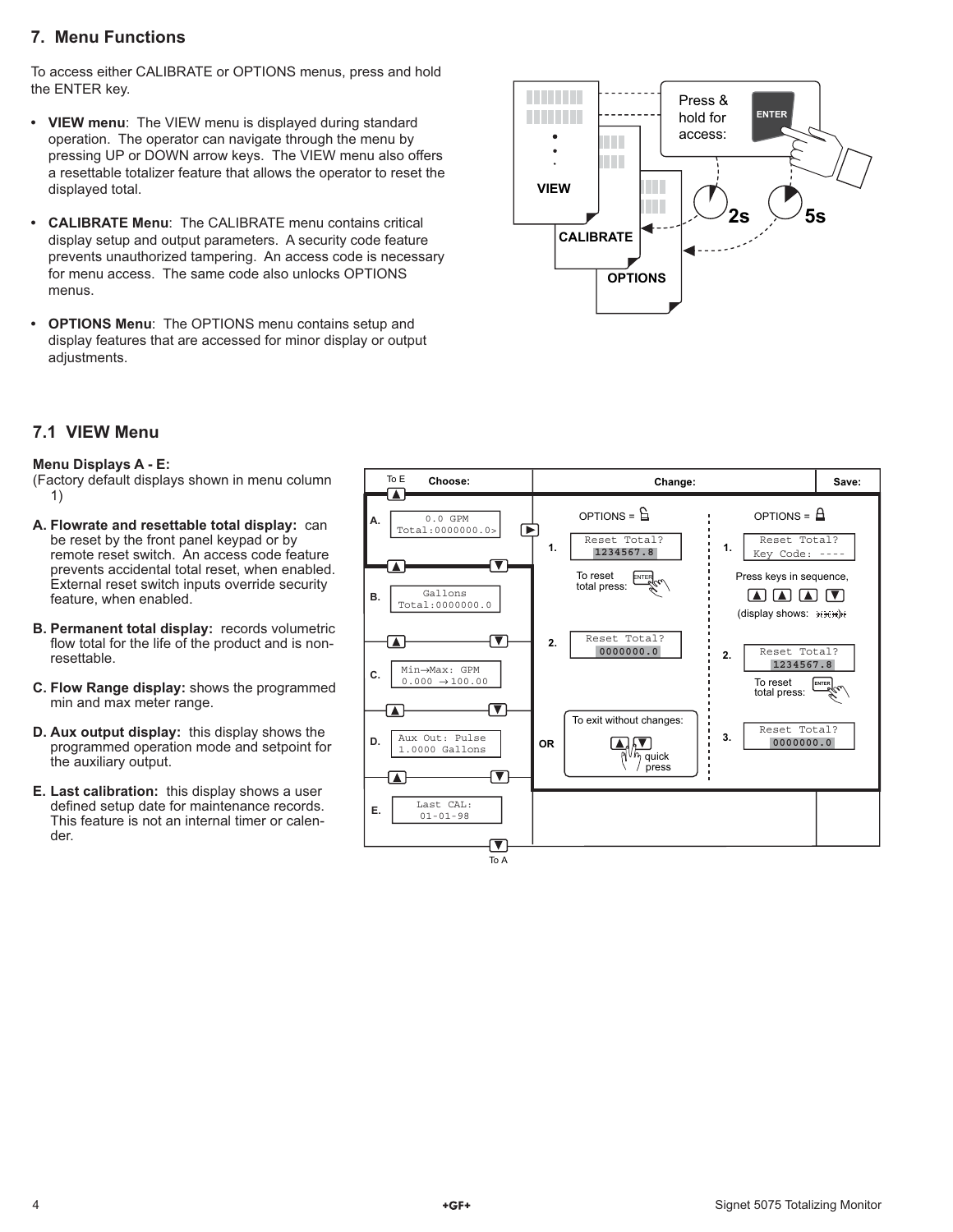# **7.2 CALIBRATE Menu**



Enter Key Code | is displayed. CALIBRATE: ----

Press keys in sequence to enter menu:

 $\blacksquare \blacksquare \blacksquare \blacksquare \blacksquare$ 

 is displayed. CALIBRATE: XXXX Enter Key Code

#### **Menu Settings A - J:**

(Factory default displays shown in menu column 1)

- A. Sets flow units label (gpm) and timebase (gp**m**). Flow units label: Aa - Zz, 0 - 9, / Timebase options:  $h =$  hours,  $m =$  minutes,  $s =$ seconds,  $d =$ days
- B. Sets Min-Max meter and dial range, 00.000 to 99999.
- C. Sets flow K-Factor: 0.0001 to 99999. (see technical notes below)
- D. Sets 8-digit totalizer units label: Aa Zz, 0 - 9, / (does not affect totalizer display or outputs)
- E. Sets totalizer K-Factor: 0.0001 to 99999. (see techical notes below)
- F. Sets auxiliary output mode Low or High, and flow rate setpoint, 0.0000 - 99999.
- G. Sets auxiliary output hysteresis, 0.0000 - 99999. (Set to zero to disable hysteresis feature)
- H. Sets auxiliary output pulse volume setpoint, 0.0001 - 99999. Set to 1.0000 (factory default) to enable totalizer function.
- I. Sets auxiliary output pulse width, 0.10 999. seconds.
- J. Sets user defined setup date for maintenance records. This feature is not an internal timer or calender.

#### Technical Notes:

The flow and total K-Factors are independent of each other. The K-Factor settings represent the number of pulses generated by the Signet flow sensor for each engineering unit of fluid measured (published in flow sensor manual).

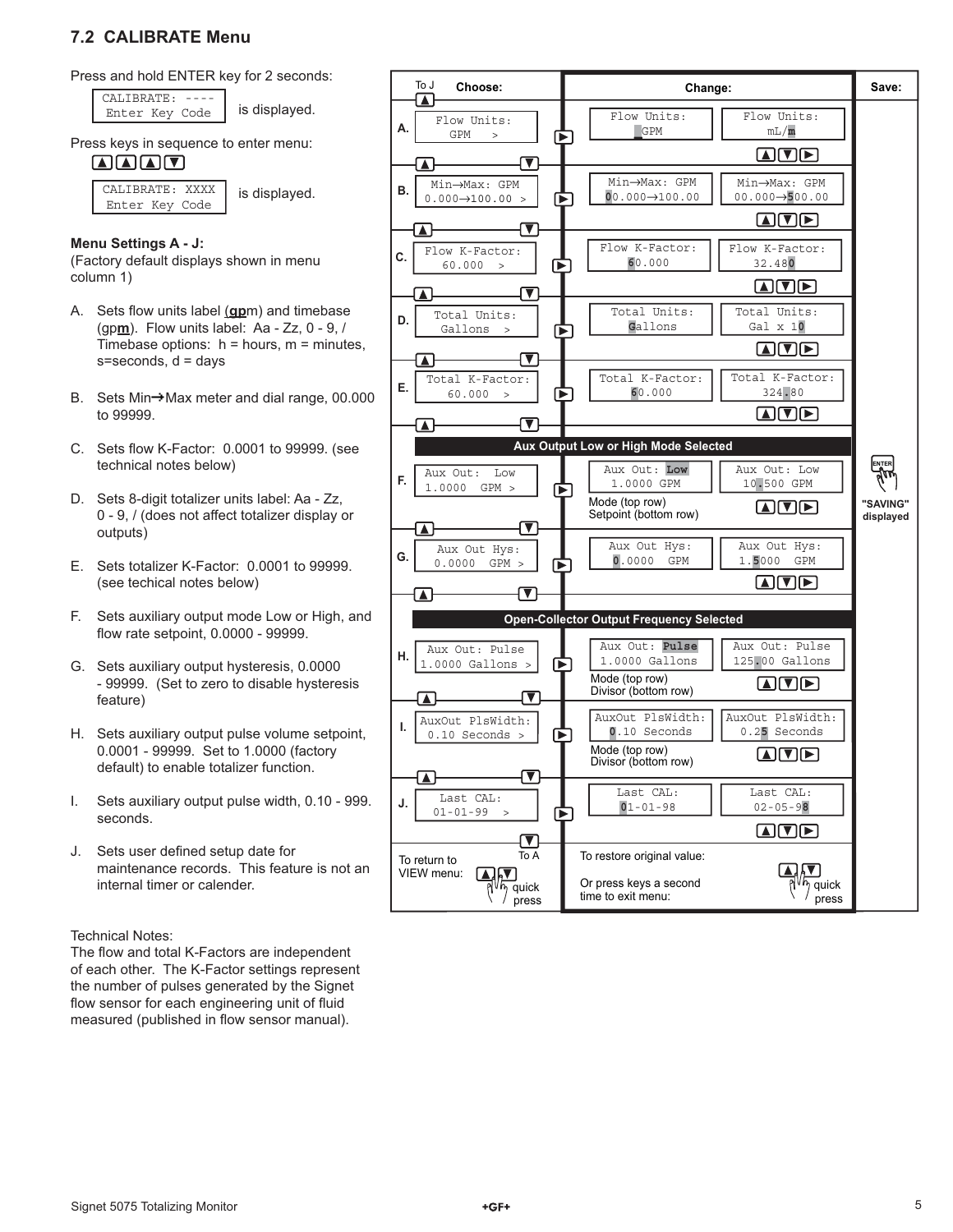# **7.3 OPTIONS Menu**

Press and hold ENTER key for 5 seconds:

Enter Key Code | is displayed. OPTIONS: ----

is displayed.

Press keys in sequence to enter menu:

### $\blacksquare \blacksquare \blacksquare \blacksquare \blacksquare$

OPTIONS: XXXX Enter Key Code

#### **Menu Settings A - F:**

(Factory default displays shown in menu column 1)

- A. Selects LCD display contrast: 5 levels
- B. Selects flow display decimal: \*\*\*\*\*\*. to \*\* . \*\*\*
- C. Selects totalizer display decimal: \*\*\*\*\*\*\*\*. to \*\*\*\*\*\* . \*\*
- D. Selects LCD display averaging:  $Off = 0$  seconds,  $Low = 4$  seconds, High = 8 seconds
- E. Selects totalizer reset options: Lock "Off" disables the VIEW menu access code feature, Lock "On" enables the feature. When enabled, an access code must be entered for totalizer reset privileges. The totalizer will be reset in either case if a contact closure is detected at rear reset terminals.
- F. Selects Auxiliary output logic: (See diagram)
- Active Low logic (factory default): Output changes from high to low when active.
- Active high logic: Output changes from low to high when active.





# **8. Parts and Accessories**



Splashproof rear cover 3-5000.395 (code 198 840 227)



Optional surface mount bracket 3-5000.598 (code 198 840 225)

5 x 5 inch adapter plate for Signet retrofit 3-5000.399 (code 198 840 224)

- Power supply, 115 VAC 24 VAC, 3-5000.075
- Front snap-on bezel, 3-5000.525 (code 198 840 226)
- Assorted flow unit/multiplier decals, 3-5500.612 (code 198 840 230)
- 5075 Instruction Manual 3-5075.090-1 (code 159 000 078)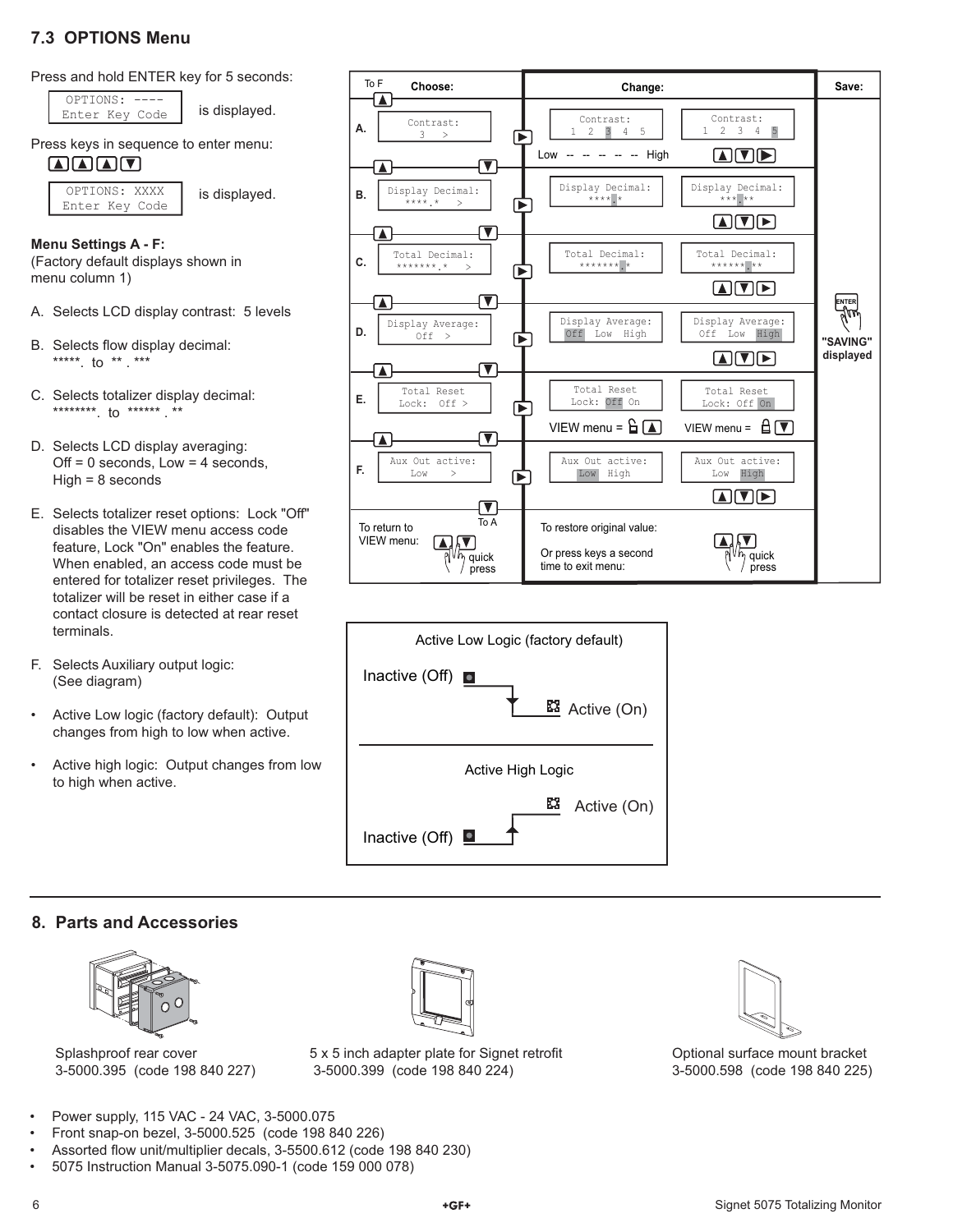# **9. Specifications**

#### **General**

|           | Sensor compatibility: All Signet flow sensors |
|-----------|-----------------------------------------------|
| Accuracy: | $±0.5\%$ of reading                           |
| Input:    | Optically isolated, 0.5 Hz to 10KHz           |
|           | minimum amplitude 80 mV                       |

#### Enclosure:

- Rating: NEMA 4X/IP65 front
- Dimensions: 1/4 DIN, 96 x 96 x 88 mm (3.8 x 3.8 x 3.5 in.)
- Case materials: ABS plastic
- Keypad material: Sealed 4-key silicone rubber
- Weight: Approximately 500 g (18 oz.)

#### Display:

- Type: Microprocessor controlled air-core meter movement and backlit alphanumeric 2 x 16 LCD
- Update rate: Flow = 1s, totalizer = <200 ms
- Contrast: User selected, 5 levels

#### Totalizers:

- 8-digit resettable with security option
- 8-digit non-resettable

#### **Environmental**

Operating temp.: -10 to 55°C (14 to 131°F), Storage temp.:  $-15$  to  $80^{\circ}$ C (5 to  $176^{\circ}$ F)

Altitude: 4000 m max. Pollution degree: 2

 50°C (122°F) max. with optional rear cover Relative humidity: 0 to 95%, non-condensing

#### **Dimensions**

#### Front View





# Rear View





76 mm (3 in.) 96 mm (3.8 in.) 88 mm (3.5 in.)

#### **Agency Approvals**

- CE, UL listed
- Manufactured under ISO 9001

#### **Electrical**

Power:

• 12 to 24 VDC or 12 to 24 VAC, unregulated, 50-60 Hz, 10 W max.

Sensor (PLS) Auxiliary (AUX) pulse outputs:

• Open-collector transistor, optically isolated, 5 mA max. sink, 28 VDC max. pull-up voltage, programmable (AUX) pulse width



Totalizer reset:

- Front keypad or external contact closure, 30 m (100 ft) max. cable length
- External contact closure overrides security feature

Noise immunity: EN50082-2 Noise emissions: EN55011 Safety: EN61010-1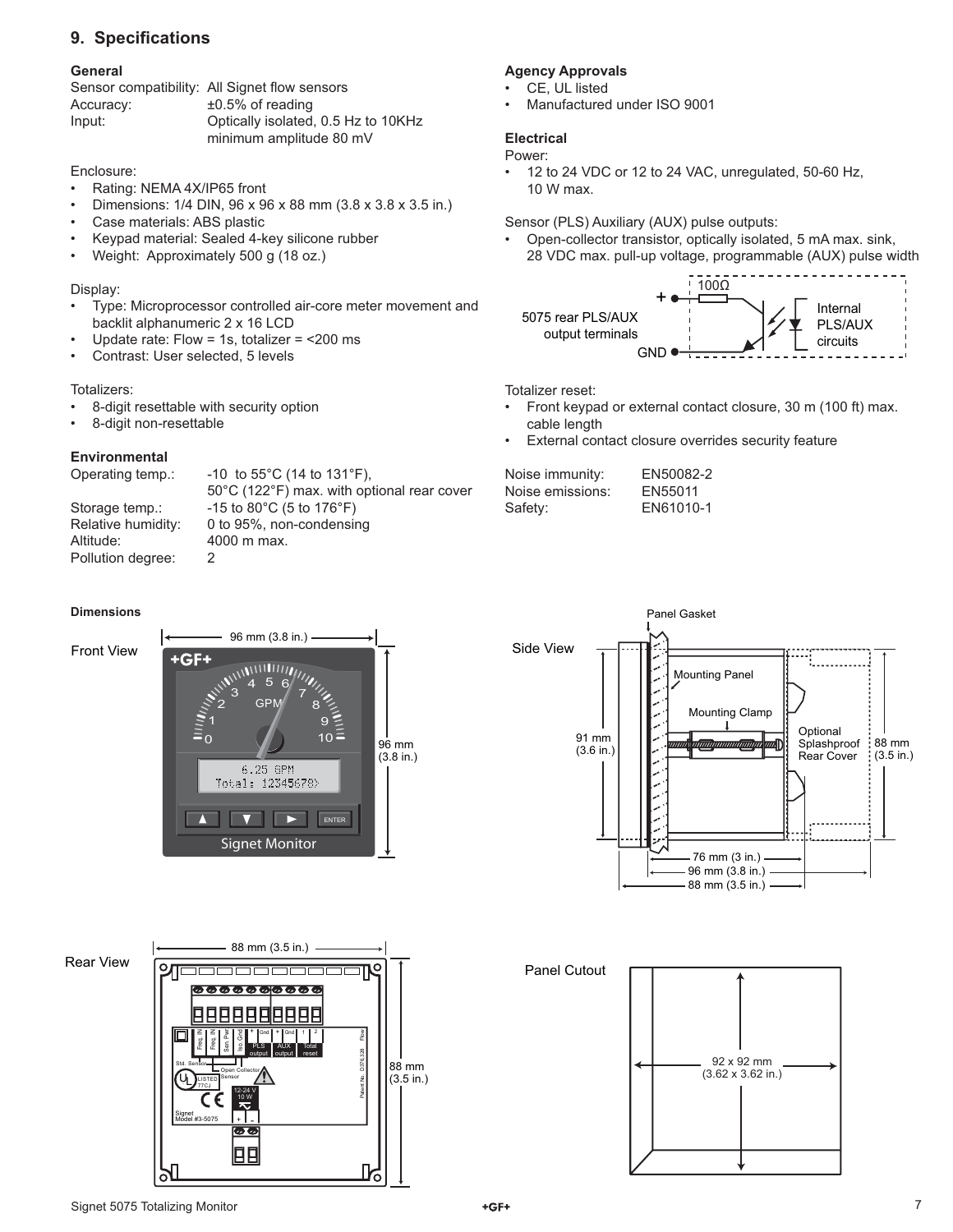# **10. Quick Reference Menu Parameters**

#### **VIEW Menu Setup Parameters**

|           | Menu<br><b>Parameters</b>           | <b>Display</b><br><b>Description</b>          | Range                                                  | Factory<br><b>Default</b> |
|-----------|-------------------------------------|-----------------------------------------------|--------------------------------------------------------|---------------------------|
| Α.        | $0.0$ GPM<br>Total:0000000.0>       | • Flow rate and units<br>• Resettable total   | 00.000 - 99999. GPM<br>000000.00 - 99999999.           | 0000.0<br>0000000.0       |
| <b>B.</b> | Gallons<br>Total: 0000000.0         | Permanent total                               | 000000.00 - 99999999.                                  | 0000000.0                 |
| C.        | $Min\_Max:$ GPM<br>$0.000 - 100.00$ | $Min \rightarrow Max$ meter<br>and dial range | $00.000 - 99999.$                                      | $0.000 - 100.00$          |
| D.        | Aux Out: Pulse<br>$1.0000$ Gallons  | • Aux output mode<br>• Aux output setpoint    | Low or High, 0.0000 - 99999.<br>Pulse, 0.0001 - 99999. | Pulse<br>1.0000 Gallons   |
| Ε.        | Last CAL:<br>$01 - 01 - 98$         | Last calibration date                         | $00 - 00 - 00$ to<br>$39 - 39 - 99$                    | $01 - 01 - 98$            |

#### **CALIBRATE Menu Setup Parameters**

|           | Menu<br><b>Parameters</b>              | <b>Display</b><br><b>Description</b>               | Range                                         | <b>Factory</b><br><b>Default</b> |
|-----------|----------------------------------------|----------------------------------------------------|-----------------------------------------------|----------------------------------|
| А.        | Flow Units:<br>GPM<br>⋗                | flow unit= digits $1-3$<br>flow timebase= digits 4 | Aa - $Zz$ , 0 - 9, /, ;<br>Mm, Ss, Hh, Dd     | GPM                              |
| <b>B.</b> | Min-Max: GPM<br>$0.000 - 100.00 >$     | $Min \rightarrow max$<br>range                     | 00.000 - 99999.                               | $00.000 - 100.00$<br><b>GPM</b>  |
| C.        | Flow K-Factor:<br>60.000 >             | Flow K-Factor                                      | $0.0001 - 999999.$                            | 60.000                           |
| D.        | Total Units:<br>Gallons<br>$\geq$      | <b>Total units</b>                                 | Aa - Zz, 0 - 9, $\ell$ , _<br>(8-digits max.) | Gallons                          |
| Е.        | Total K-Factor:<br>60.000<br>$\geq$    | <b>Total K-Factor</b>                              | $0.0001 - 999999.$                            | 60.000                           |
| F.        | Aux Out:<br>Low<br>1.0000<br>GPM>      | • Aux output mode<br>• Aux output setpoint         | Low or High<br>$0.0000 - 99999.$              | Low<br>1.0000                    |
| G.        | Aux Out Hys:<br>0.0000<br>GPM>         | Aux output hysteresis<br>volume                    | $0.0000 - 99999.$                             | 0.0000                           |
| н.        | Aux Out: Pulse<br>$1.0000$ Gallons $>$ | • Aux output mode<br>• Aux output setpoint         | Pulse<br>$0.0001 - 99999.$                    | 1.000<br>Gallons                 |
| L.        | AuxOut PlsWidth:<br>$0.10$ Seconds >   | Aux output pulse<br>width                          | 0.10 - 999. seconds                           | 0.10<br>seconds                  |
| J.        | Last CAL:<br>$01 - 01 - 98 >$          | Last calibration<br>date                           | $00 - 00 - 00$ to<br>$39 - 39 - 99$           | $01 - 01 - 98$                   |

**\_ = blank display digit option**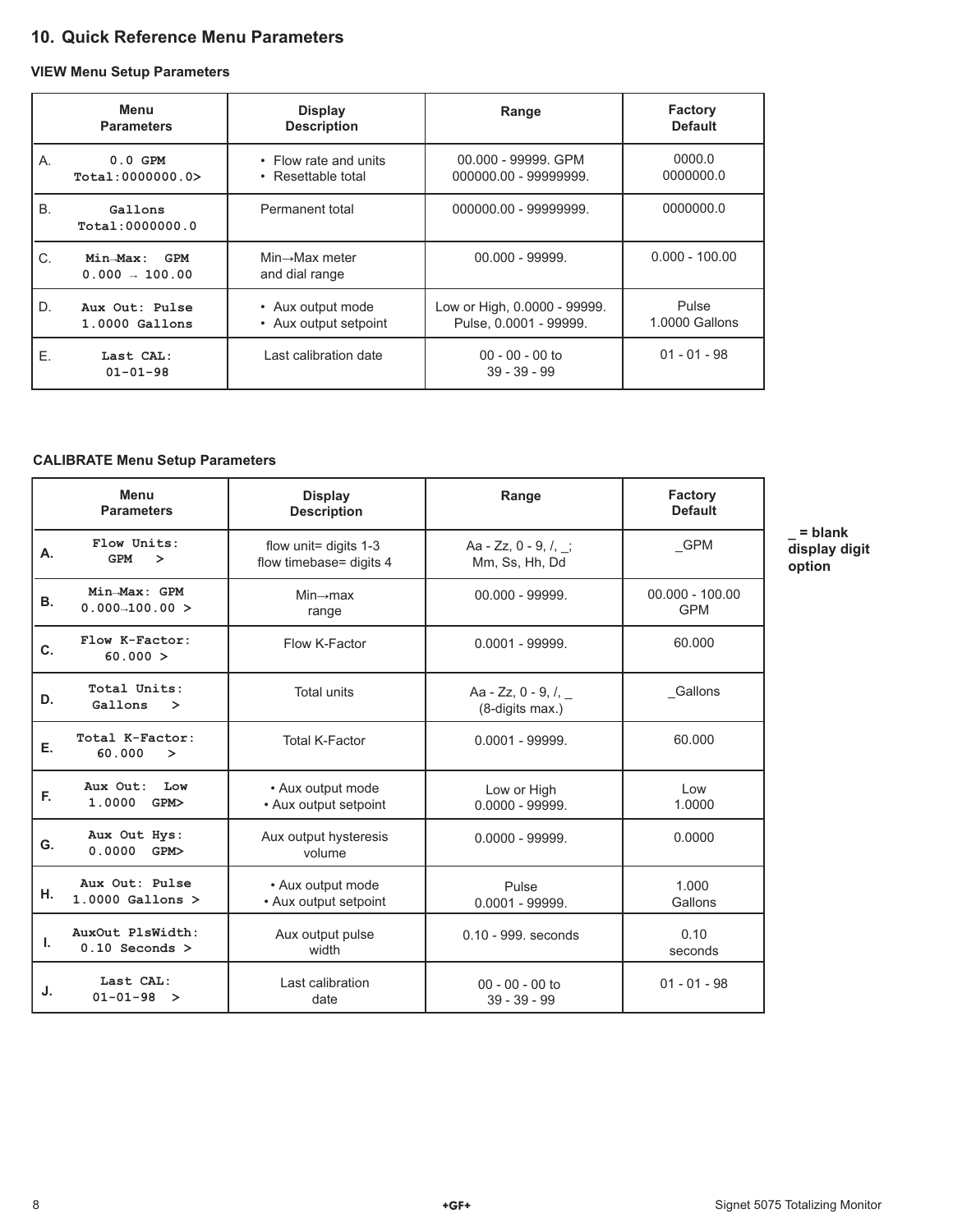#### **OPTIONS Menu Setup Parameters**

|    | Menu<br><b>Parameters</b>    | <b>Display</b><br><b>Description</b>  | Range                                              | Factory<br><b>Default</b> |
|----|------------------------------|---------------------------------------|----------------------------------------------------|---------------------------|
| А. | Contrast:<br>3               | Display contrast                      | $0$ to 5                                           | 3                         |
| В. | Display Decimal:<br>$***$ *  | Flow decimal                          | ** *** to *****.                                   | **** *                    |
| C. | Total Decimal:<br>********   | Totalizer decimal                     | ****** ** to ********.                             | $********$                |
| D. | Display Average:<br>Off >    | Display averaging                     | Off = $0$ sec., Low = $4$ sec.,<br>$High = 8 sec.$ | Off                       |
| Е. | Total Reset<br>Lock: $Off >$ | VIEW menu total<br>reset access code  | On or Off                                          | Off                       |
| E. | Aux Out active:<br>Low >     | Auxiliary (AUX) output<br>pulse logic | Active Low or<br>Active High                       | Low                       |

# **11. Troubleshooting**

| Display                                  | Problem                                                                                               | Solution                                                                                                                                                                          |
|------------------------------------------|-------------------------------------------------------------------------------------------------------|-----------------------------------------------------------------------------------------------------------------------------------------------------------------------------------|
|                                          | Display timebase too large                                                                            | Change flow timebase ( $S =$ Seconds, M = Minutes, H = Hours,<br>$D =$ Days) in CALIBRATE menu to a smaller value (e.g. GPD to<br>GPM)                                            |
| Check settings<br>for AUX output         | Auxiliary output pulse width too<br>large for frequency input or pulse<br>volume too small.           | Reduce auxiliary output pulse width setting or increase pulse<br>volume setting                                                                                                   |
| Must be between<br>$0.0001 - 99999$      | Relay 1, Relay 2, or Auxiliary output<br>(AUX) pulse volume setpoint must be<br>within 0.0001 - 99999 | Enter volumetric setpoint within 0.0001 - 99999. engineering units                                                                                                                |
| Must be between<br>$0.10 - 999$          | Relay 1, Relay 2, or Auxiliary output<br>(AUX) pulse width must be<br>within 0.10 - 999 seconds       | Enter pulse width within 0.10 - 999 seconds                                                                                                                                       |
| Flow K-Factor<br>cannot be zero          | Flow display K-Factor cannot<br>be zero                                                               | Enter K-Factor greater than zero                                                                                                                                                  |
| <b>Total K-Factor</b><br>cannot be zero  | Totalizer K-Factor cannot<br>be zero                                                                  | Enter K-Factor greater than zero                                                                                                                                                  |
| <b>SETUP READ ERROR</b><br>Press any key | Power fault occurred while saving<br>setup menu entry                                                 | Press any key to reload factory defaults then reprogram flow<br>system setup parameters. Note: totalizer displays remain undis-<br>turbed and will resume after instrument reset. |

# **12. Maintenance**

Clean the instrument case and front panel with a soft cloth and mild liquid soap solution.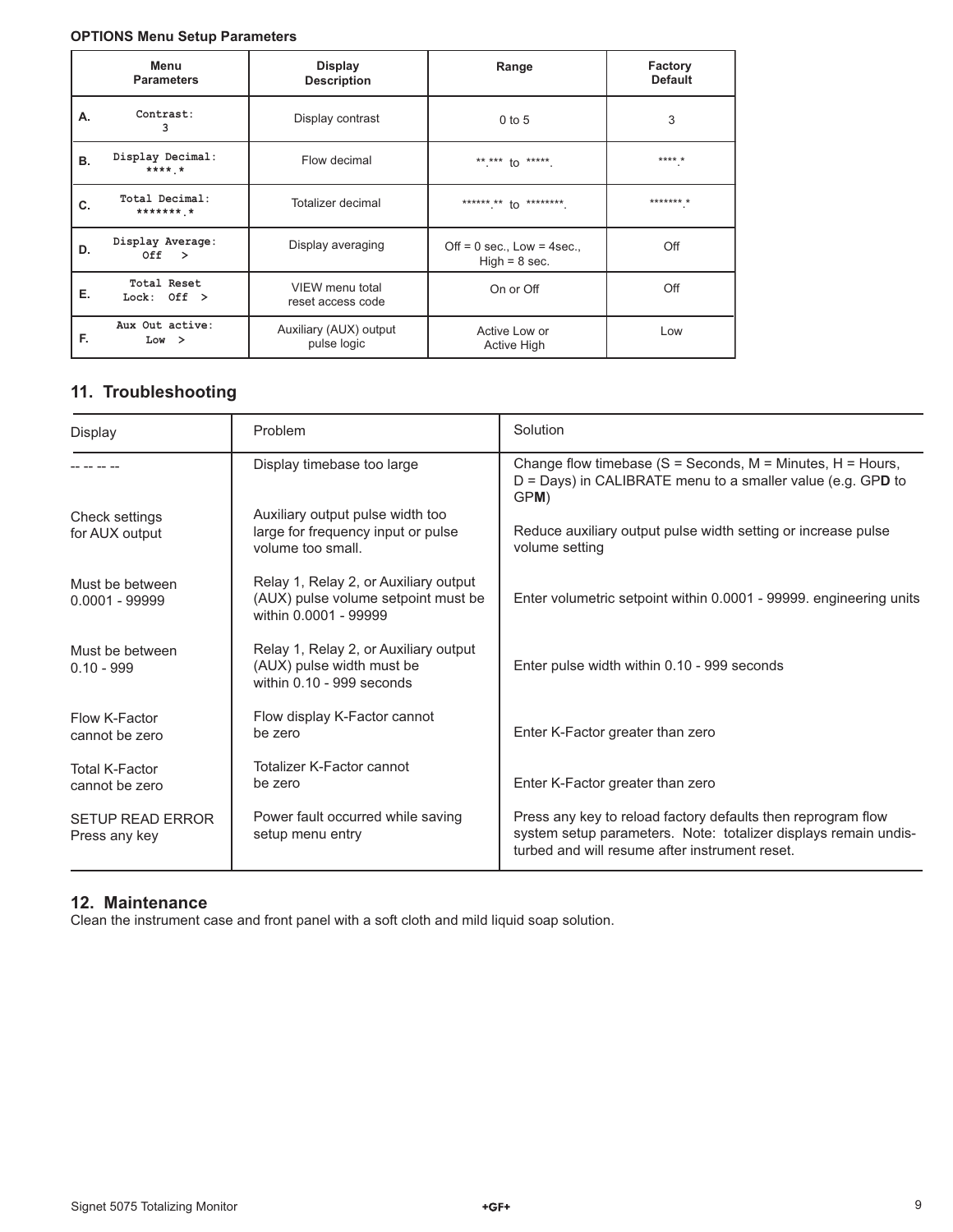Notes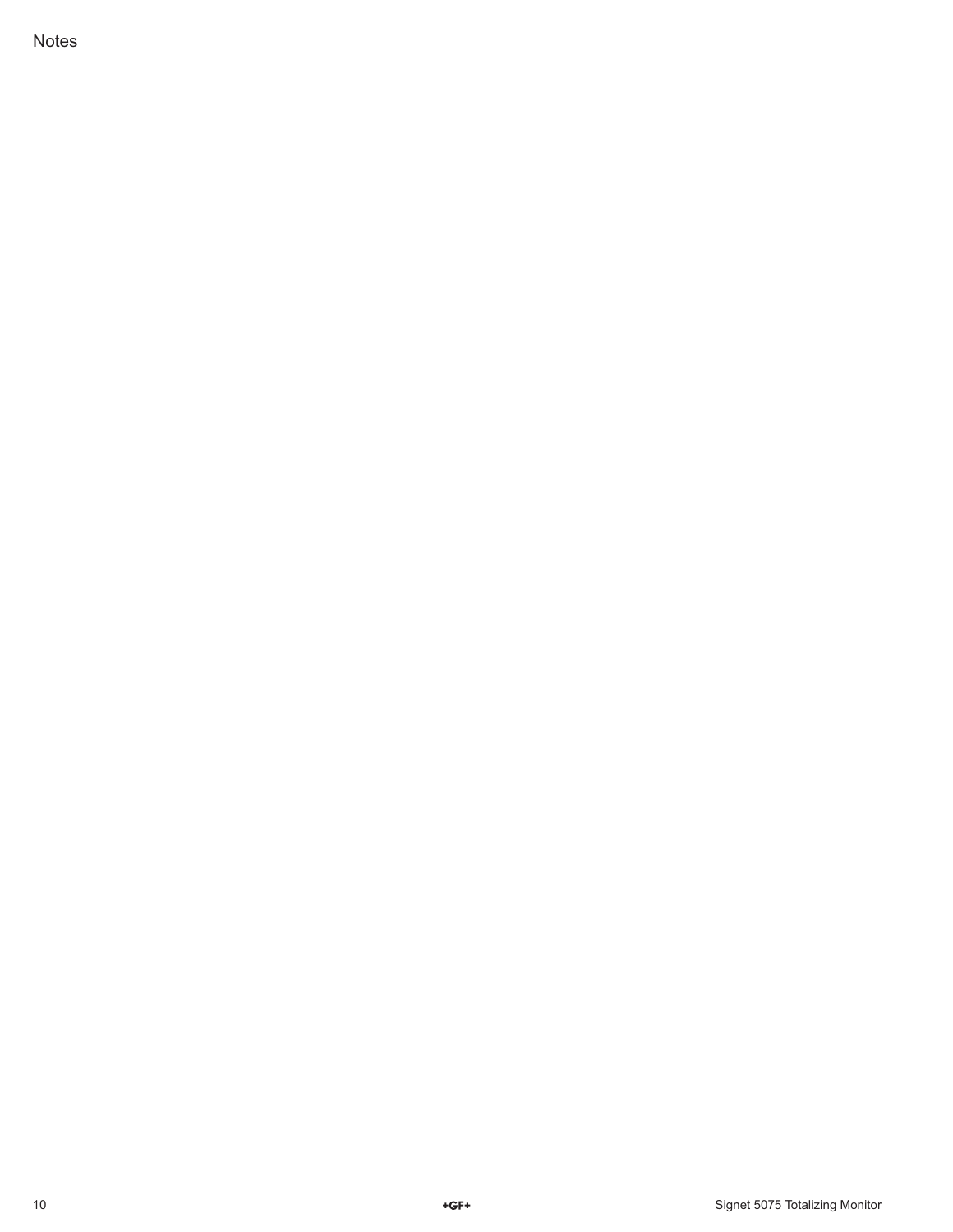Notes